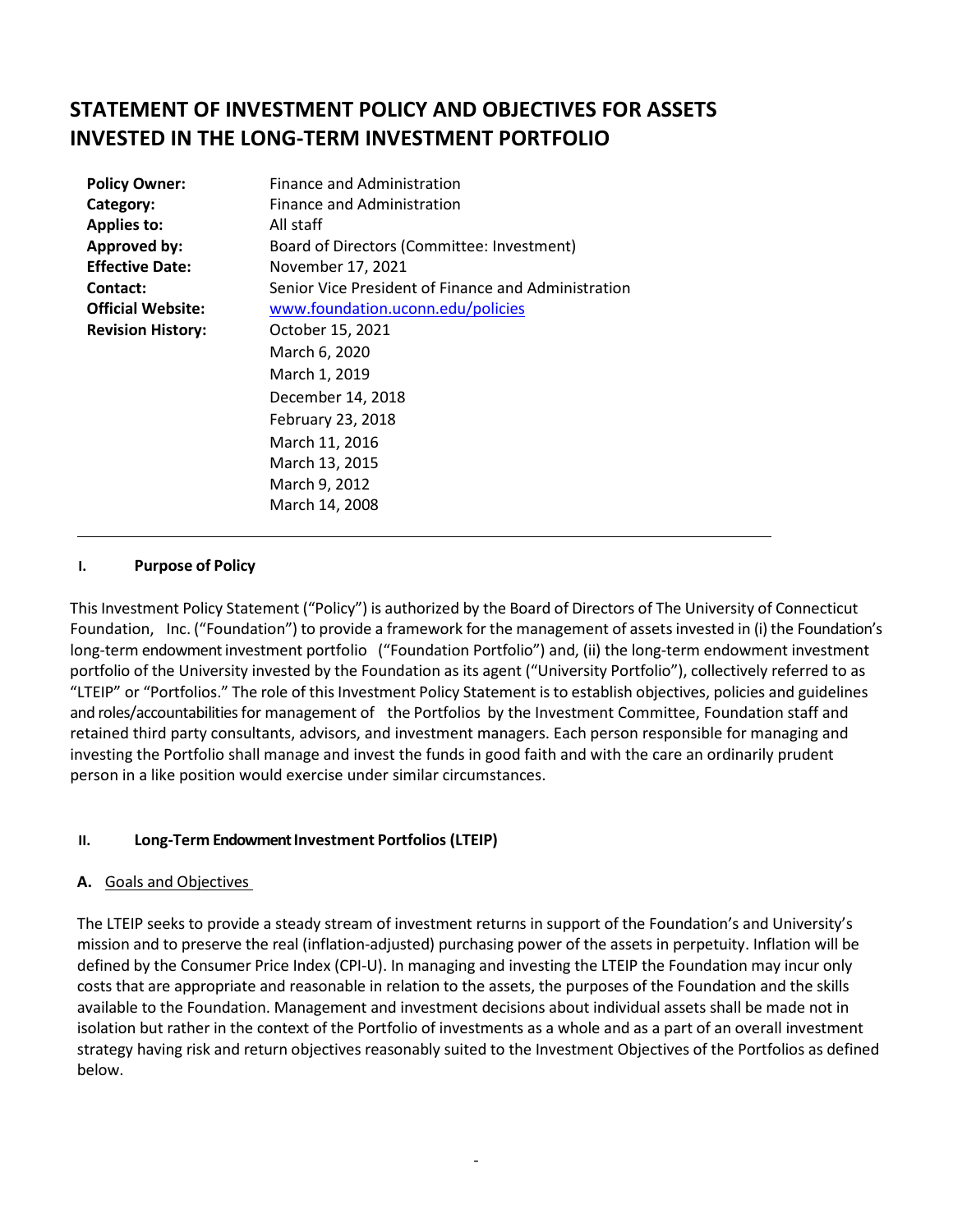#### **B.** Investment Objectives of the LTEIP

#### 1) Return Objective

- i. The benchmarks serve as a targeted return to potentially exceed net of investment management expenses, over a full market cycle period. The "Policy Benchmark" is a blend of 70% MSCI All World Country Index and 30% Bloomberg Barclays Capital Global Aggregate Bond Index. To achieve these return goals the LTEIP will construct a diversified investment portfolio.
- ii. The Investment Committee understands that in some periods the return will be less than the Policy Benchmark and in some periods it will be greater.
- iii. The Policy Benchmark has been selected based on several criteria. First, the Policy Benchmark is comprised of stable, widely referenced, and readily available indices. Second, the Policy Benchmark is expected, over the long run, to exhibit a similar level of volatility, or standard deviation, as the LTEIP, assuming (1) the LTEIP investments in certain asset classes are consistent with the long-term targets for each asset class, and (2) future long-term returns and correlations are consistent with historical returns and correlations. Accordingly, the Policy Benchmark should provide the Investment Committee with a fair representation or a proxy which it can use to evaluate the LTEIP's long-term performance relative to broad, liquid markets.
- iv. As a secondary benchmark, investment returns will also be measured against a "Market Weighted Policy Benchmark" which measures the performance of the underlying benchmarks of the LTEIP's existing investments, weighted by their existing allocations. By aligning the asset allocation of underlying benchmarks with underlying exposures through time, this benchmark is meant to capture the alpha derived from manager selection, independent of asset allocation decisions.

#### 2) Risk Tolerance

- i. The LTEIP seeks to attain a risk level (as measured by ex-post standard deviation over a rolling fiveyear period) at or lower than the Policy Benchmark.
- ii. The Investment Committee understands that in some periods the risk level will be greater than the Policy Benchmark, and in some periods it will be less.
- iii. The Investment Committee may consider and implement any risk management strategies to reduce volatility and protect portfolio valuation.
- 3) Other factors

In managing and investing the LTEIP, the following factors, if relevant, shall be considered:

- i. General economic conditions.
- ii. The possible effect of inflation or deflation.
- iii. The expected tax consequences, if any, of investment decisions or strategies.
- iv. The role that each investment or course of action plays within the overall investment portfolio of the fund.
- v. The expected total return from income and the appreciation of investments.
- vi. Other resources of the Foundation.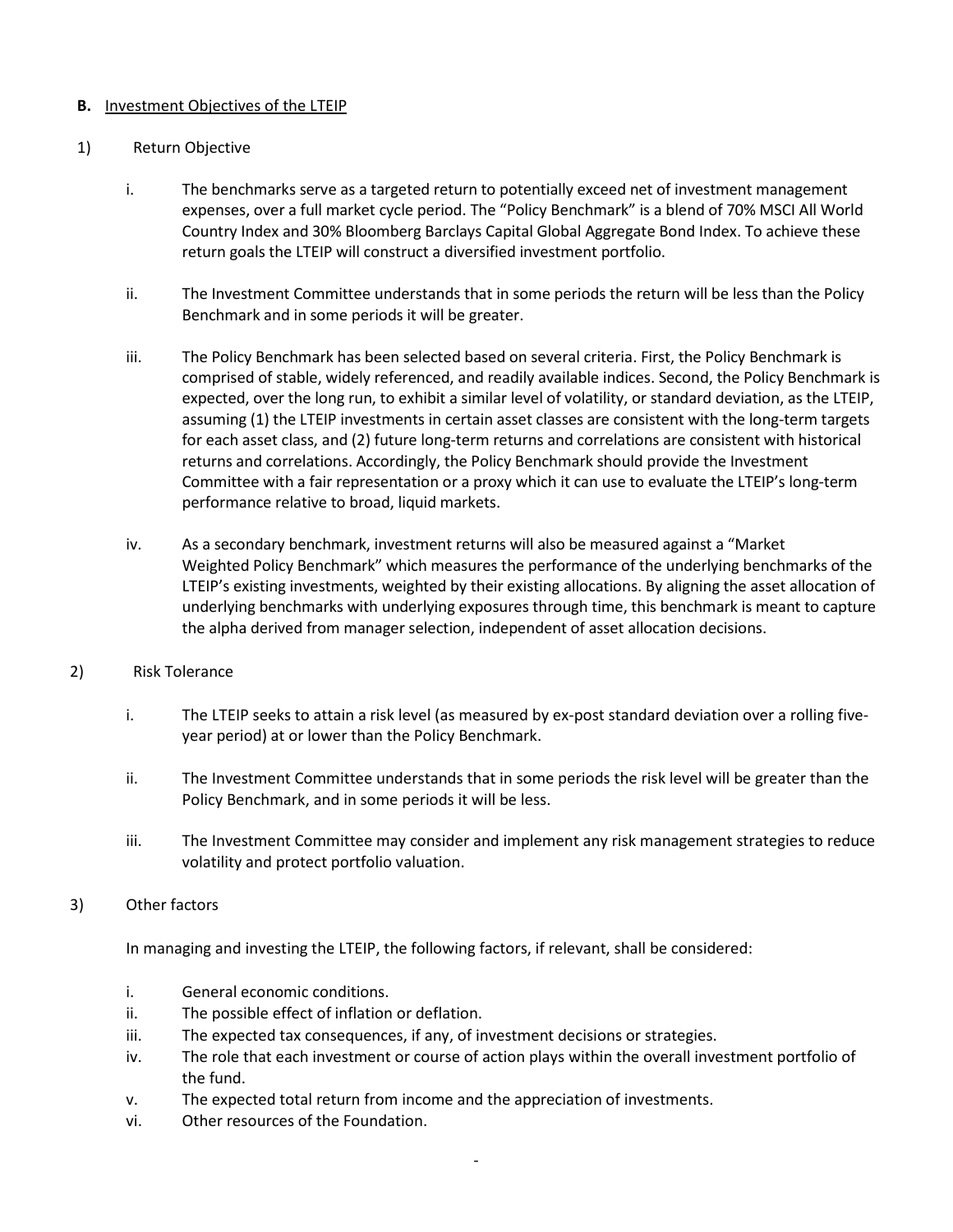- vii. The needs of the institution and the fund to make distributions and to preserve capital.
- viii. An asset's special relationship or special value, if any, to the charitable purposes of the Foundation or University.
- ix. Environmental, social, and governance ("ESG") principles as well as Socially Responsible Investment ("SRI") principles (as further described in the Foundation's *Commitment to Responsible Investing* in the Financial Information section of the Foundation's website, as may be updated from time to time).

## **C.** Spending Rate

As provided in the Foundation's *Policy on Expenditures from Endowed Funds*, the Foundation will withdraw funds from the Portfolios periodically to meet necessary expenditures. The amount withdrawn will cover restricted spending distributions to support donor intent as well as support the Foundation's operational expenses (i.e., Advancement Fee). The goal is to set a sustainable policy for total withdrawals, which enables the Portfolios to maintain the real (inflation adjusted) purchasing power of endowment assets over a perpetual time horizon. The following items represent the components of the Foundation's spending rate:

# 1) Spending Policy

The Foundation will utilize a "Moving Average Spending Policy", which is described in detail in the *Policy on Expenditure from Endowed Funds*.

## 2) Advancement Fee

The Foundation assesses a fee sufficient to offset its operational needs, which is also explained in further detail in the *Policy on Expenditures from Endowed Funds*.

## **D.** Investment Management Structure

The Foundation Board of Directors (the "Board") has fiduciary responsibility over the management of assets invested in the LTEIP and approving this Policy and any related investment policies. The Investment Committee selects investment managers, vehicles and instruments consistent with such policies, and may recommend to the Board the designation of one or more agents or consultants ("Advisor/Consultants") to assist in investment manager searches, policy development, and monitoring investment performance and investment policy compliance.

Should the Board elect to delegate the management of the LTEIP to an Advisor/Consultant, it shall act in good faith, with the care that an ordinarily prudent person in a like position would exercise under similar circumstances, in selecting any Advisor/Consultant; establish the scope and terms of the delegation, consistent with the purposes of the Foundation and the Portfolios; and periodically review the Advisor/Consultant's actions in order to monitor its performance and compliance with the scope and terms of the delegation. In performing a delegated function, an Advisor/Consultant owes a duty to the institution to exercise reasonable care to comply with the scope and terms of the delegation.

The Investment Committee maintains fiduciary responsibility for the management and investment of the LTEIP including investing within the targeted asset allocation ranges and benchmarks per asset class below; the risk and liquidity of the Portfolio; the quality of investment manager proposals; and LTEIP returns. The Committee works with and provides oversight of the Advisor/Consultant on these activities where such assistance is provided.

## **E.** Asset Allocation Targets and Benchmarks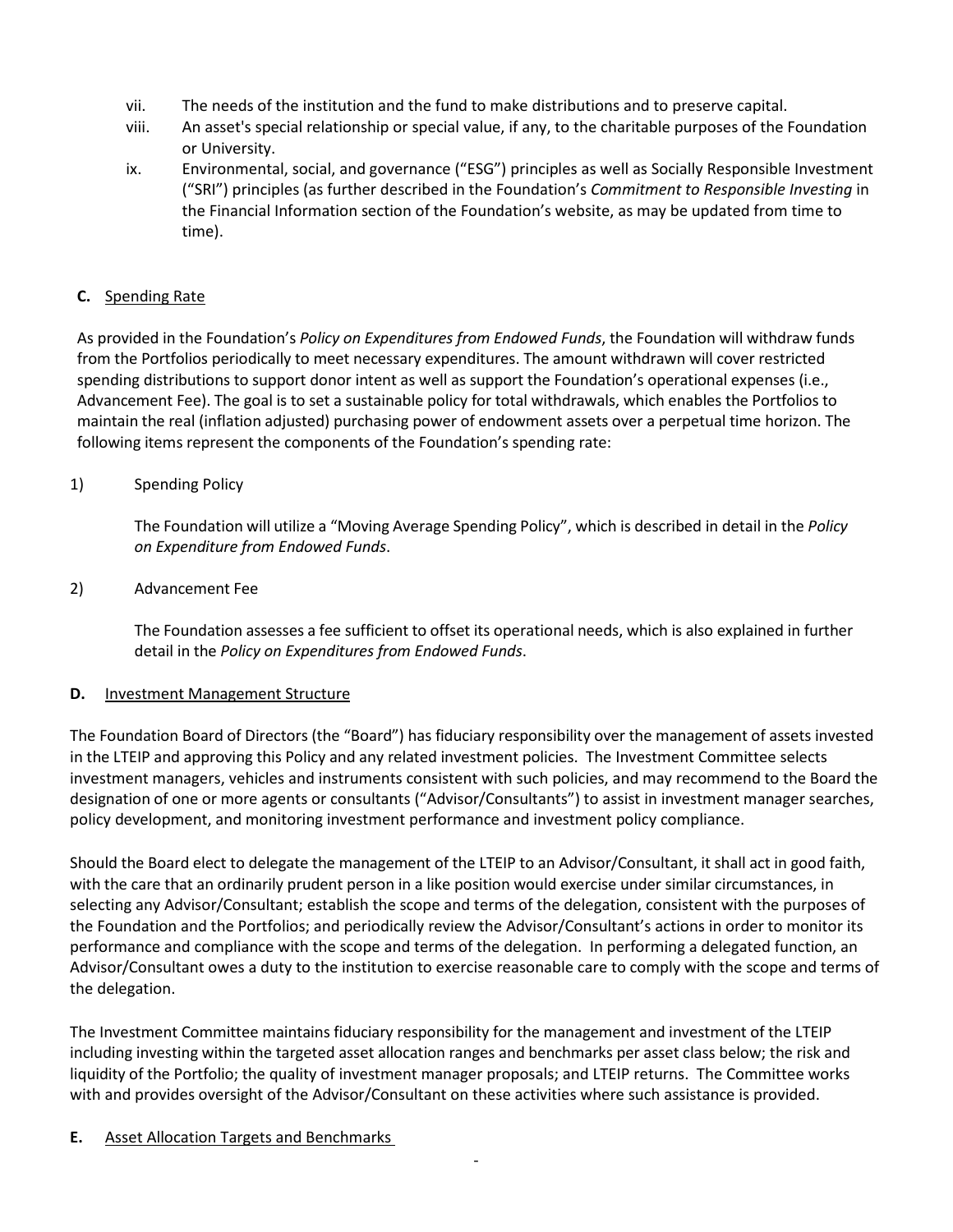# 1) Foundation Portfolio

The Foundation Portfolio shall be allocated among the asset classes set forth below and shall be managed within the range and consistent with the strategic target for each such asset class set forth below. The asset allocation and the underlying investment managers should be strategically reviewed on a quarterly basis. The Investment Committee shall have discretion to tactically overweight or underweight certain asset classes so long as each asset class remains within the range set forth below.

| <b>Asset Class</b>   | Sub-Asset Class                      | Passive Benchmarks                                                    | Range     |
|----------------------|--------------------------------------|-----------------------------------------------------------------------|-----------|
| <b>Global Equity</b> | <b>Global Public Equity</b>          | <b>MSCI ACWI Total Return Net US</b>                                  | 10-60%    |
|                      | <b>Private Equity</b>                | Burgiss Private IQ: Buyout and<br>Venture                             | 5-45%     |
|                      | Hedge Funds                          | <b>HFRI Fund Weighted Composite</b><br>Index                          | $0 - 25%$ |
| Global Fixed Income  |                                      |                                                                       |           |
|                      | <b>Global Public Fixed</b><br>Income | <b>Bloomberg Barclays Global Agg</b><br>Index (USD Hedged)            | 5-30%     |
|                      | Private Debt/Credit                  | <b>Cliffwater Direct Lending Total</b><br>Return                      | $0 - 20%$ |
| <b>Real Assets</b>   | Marketable Real<br>Assets            | 50% FTSE EPRA NAREIT Global REIT<br>+50% S&P Global Infrastructure    | $0 - 10%$ |
|                      | <b>Private Real Assets</b>           | Burgiss Private IQ: Real Assets<br>(Energy and other) and Real Estate | $0 - 30%$ |
| Cash                 | Cash                                 | Citigroup three (3) month T-Bill<br>Index                             | $0 - 25%$ |
|                      | <b>Total Portfolio</b>               | 70/30 Portfolio Benchmark                                             |           |

## 2) University Portfolio

The University Portfolio shall be allocated among the asset classes set forth below and shall be managed within the range and consistent with the strategic target for each such asset class set forth below. The asset allocation and the underlying investment managers should be strategically reviewed on a quarterly basis. The Investment Committee shall have discretion to tactically overweight or underweight certain asset classes so long as each asset class remains within the range set forth below.

| <b>Asset Class</b>   | Sub-Asset Class                      | Passive Benchmarks                                                 | Range   |
|----------------------|--------------------------------------|--------------------------------------------------------------------|---------|
| <b>Global Equity</b> | <b>Global Public Equity</b>          | MSCI ACWI Total Return Net US                                      | 30-90%  |
| Global Fixed Income  | <b>Global Public Fixed</b><br>Income | <b>Bloomberg Barclays Global Agg</b><br>Index (USD Hedged)         | 10-70%  |
| <b>Real Assets</b>   | Marketable Real<br>Assets            | 50% FTSE EPRA NAREIT Global REIT<br>+50% S&P Global Infrastructure | $0-10%$ |
| Cash                 | Cash                                 | Citigroup three (3) month T-Bill<br>Index                          | $0-10%$ |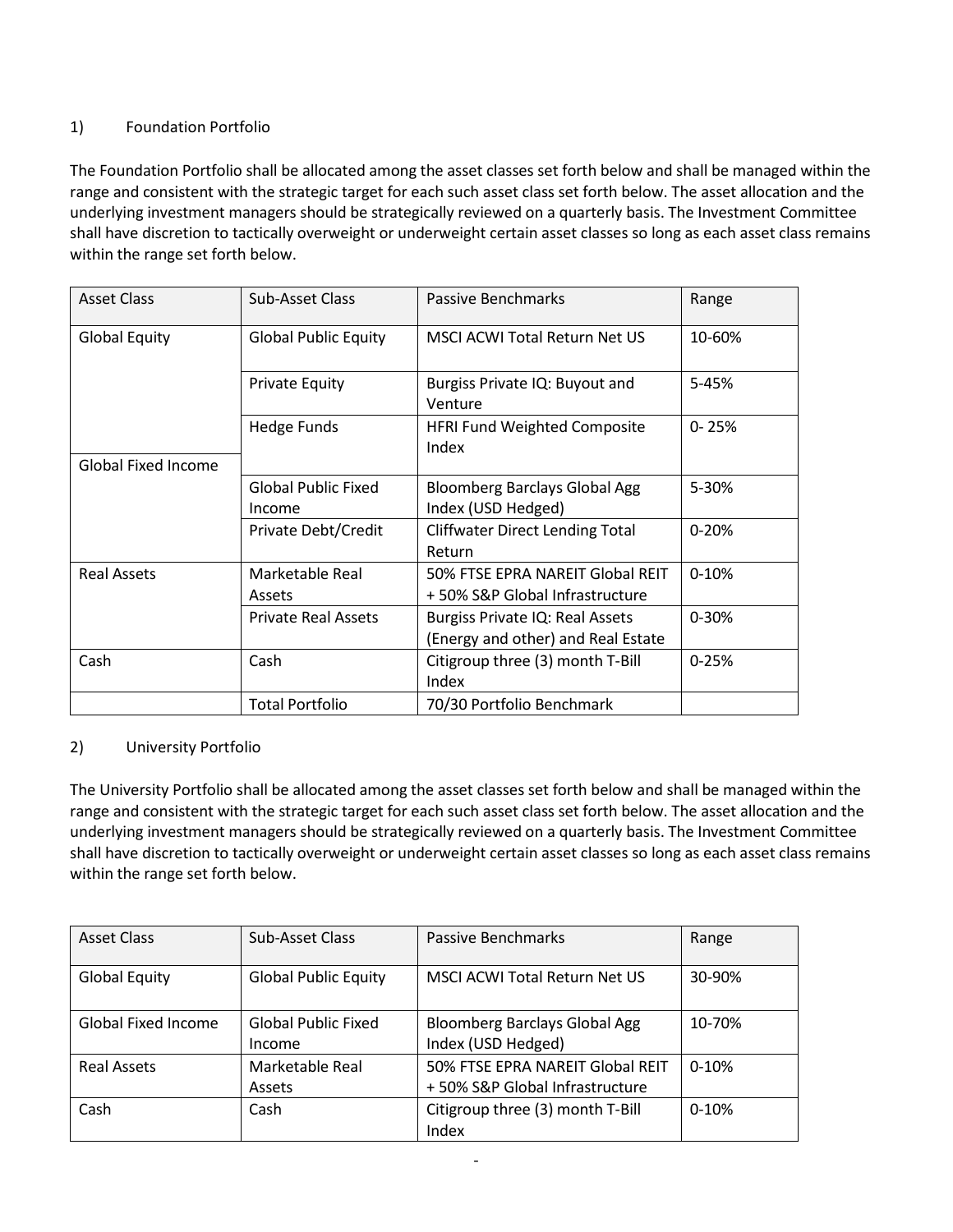|  |  |  | $\neg \sim$<br>. Portfolio Benchmark |  |
|--|--|--|--------------------------------------|--|
|--|--|--|--------------------------------------|--|

#### **Asset Class Definitions:**

#### • Equity:

Overview: This asset class generally may include domestic, international and/or emerging market longonly active and index funds, futures, options, and other equity instruments that may employ a variety of investment and trading strategies generally utilizing publicly traded equity securities. This asset class also may include hedge funds that take positions in such equity strategies, as well as private equity funds and co-investments which are illiquid and long-term in nature.

Details: The underlying managers may be generalists, or they may specialize by investment style, market capitalization, sector, country, or geographic region. A material portion of the underlying managers may have value-oriented, growth-oriented, and/or fundamentally-based investment processes and concentrated portfolios. The private equity funds may include venture, growth, buyout investment strategies, as well as direct co-investments. The private equity asset class seeks to provide higher expected returns when compared to the return of the public equity markets due to a higher liquidity premium and potential manager alpha. These underlying funds may therefore have significantly different portfolios than their underlying benchmarks and their performance may materially diverge from their respective benchmarks for extended periods of time. Additionally, a material portion of the asset class may also be invested for a temporary or extended period of time in underlying funds (including secondary funds) that seek to replicate the returns associated with a benchmark as well as any number of sub-indices or other equity indices in public and private markets.

• Fixed Income:

Overview: This asset class generally may include fixed income long-only and hedge fund strategies; futures, options, ETF's, venture that are focused on domestic, international, and/or emerging markets; and fixed income debt, credit and convertible investments including those issued by governments, municipalities, agencies, and corporations in the public markets. In the private markets, it may include private debt and credit strategies that may include direct lending, venture debt, direct investments, and secondary funds. Some or all of the underlying funds in which the asset class invests may seek to replicate the returns associated with a fixed income benchmark as well as any number of sub-indices or their global fixed income indices.

Details: It is expected that the underlying funds in which this asset class invests will primarily invest in securities that have an investment grade or higher average credit quality, although some underlying funds may invest in debt that is not investment grade or is not rated.

• Real Assets:

Overview: This asset class generally may include underlying funds that invest in publicly and privately held real assets, direct investments, hedge funds, futures, options, ETF's. The private funds may provide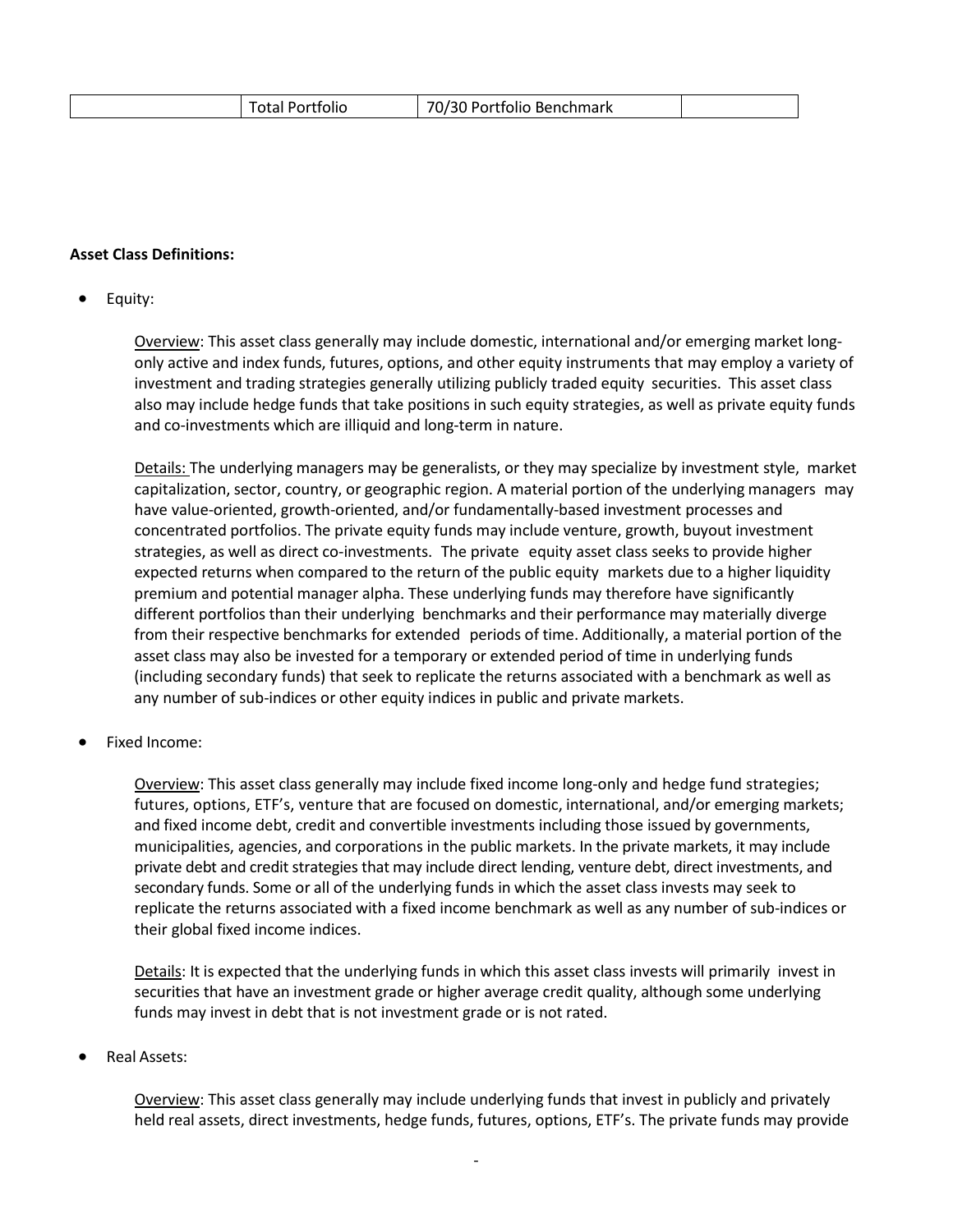exposure to real estate, commercial mortgage-backed securities, energy, infrastructure, mining, timber, agriculture, and other real assets and commodities.

Details: The asset class portfolio may also invest in long-only equity and/or debt strategies, as well as domestic and global commodity indices and/or inflation-linked fixed income portfolios or indices. The private real assets class seeks to provide higher expected returns and/or uncorrelated returns when compared to the return of the equity markets due to a higher liquidity premium and potential manager alpha. The underlying funds in which the asset class portfolio invests may have lock-up periods of varying durations and/or may impose early withdrawal fees.

## • Cash:

Overview: This asset class generally may include cash as well as high quality short-term money market instruments, including short-term treasury securities, short-term agency paper, repurchase agreements on government and agency debt, bank issued certificates of deposit, commercial paper, and short-term corporate bonds, and funds that invest in such instruments.

## G. Rebalancing

The purpose of rebalancing is to maintain the long-term asset allocation within the targeted asset allocation ranges and within any target tolerance bands that may be established by the Investment Committee from time to time. Asset allocation targets and ranges will be formally reviewed against current portfolio positioning on a quarterly basis and will be rebalanced as appropriate. Rebalancing shall also occur at any time to prevent a specific asset class allocation from falling out of compliance with the asset allocation policy or target tolerance bands that may be established by the Investment Committee and its Advisor/Consultants. Given the highly integrated relationship between the public and private markets, Foundation investment staff and the Investment Committee are responsible for achieving collaboration among the Foundation's Advisor/Consultants when considering rebalancing options that impact the respective Portfolios. During the year, available cash flow shall be allocated to existing investments to rebalance the respective Portfolios in the direction of the target asset allocations established by the Investment Committee.

## H. Risk Management

Risk management practices are focused on the Portfolios' respective investment and operational risks with the goal of efficiently meeting investment objectives. Practices include:

- 1) Reasonable diversification among asset classes and individual investments.
- 2) Limiting total investments (excluding index investments) with any one investment management firm to 10% of each Portfolio at time of investment (exceptions are permissible subject to the Investment Committee's discretion). However, if the total investment with any one investment management firm grows beyond 10%, the Investment Committee will discuss and approve the continued investment in such firm at the prevailing excess value beyond 10% at succeeding in-person meetings of the Committee as warranted.
- 3) Conducting appropriate risk management strategies utilizing experts, advisors, and consultants.

#### **III. Roles and Responsibilities**

An Investment Committee with membership as set forth in the Foundation Bylaws has designated responsibility for the oversight and investment of the LTEIP. Although the Board of Directors and the Investment Committee are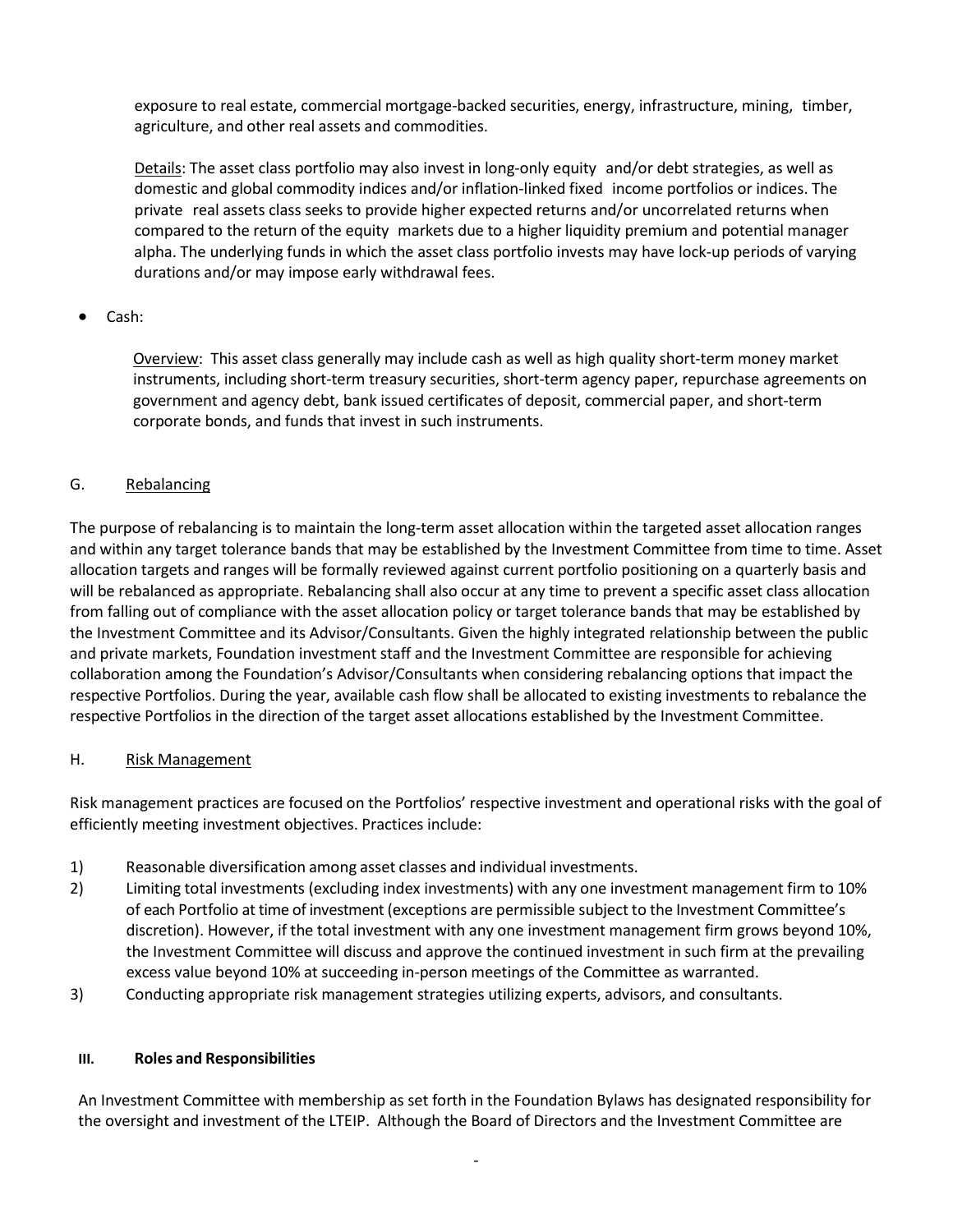ultimately responsible for all investment decisions made related to the Portfolios, to ensure smooth management and oversight of the Portfolios the Committee works closely with external Advisor/Consultants and the Foundation staff on certain activities as outlined below.

- 1) The Investment Committee is responsible for:
	- i. Developing and complying with investment policies, which are subject to Board review and approval;
	- ii. Monitoring the performance and risk of the Portfolios in the aggregate and by each investment manager with the Advisor/Consultants during meetings held throughout the fiscal year;
	- iii. Reviewing and understanding this Policy and all other Foundation investment policies;
	- iv. Knowing the Endowment investment portfolio structure and performance;
	- v. Preparing for Investment Committee meetings, including reading presentation materials and any relevant emails;
	- vi. Defining target allocations within the specified Policy asset class ranges to meet or exceed the LTEIP's Return Objective with a prudent level of risk; and
	- vii. Approving all investments, subject to due diligence and recommendations by Foundation staff and third-party Advisor/Consultants. In the absence of the Investment Committee's alignment regarding any investment decision with its Advisor/Consultants, the Investment Committee Chair must present the investment to the Board of Directors or the Executive Committee acting on behalf of the full Board of Director for review and approval.
- 2) The Investment Committee Chair is responsible for:
	- i. Working closely with the Advisor/Consultants and staff to understand and review the investment policies, investment portfolio, asset allocation, and investment goals of the portfolio, and to review investment recommendations.
	- ii. Developing Investment Committee meeting agendas.
	- iii. Developing and communicating investment committee responsibilities to committee members.
	- iv. Reporting investment performance to the full Board of Directors at full Board meetings.
- 3) Investment Managers

The investment managers are responsible for direct management of all investments within their mandate.

- 4) The Foundation's Advisor/Consultants are responsible for:
	- i. Proposing asset allocation targets and ranges, within the parameters of Foundation investment and spending policies, for approval and periodic review by the Staff and Investment Committee.
	- ii. Identifying, recommending, and monitoring third-party investment managers and investments.
	- iii. Recommending rebalancing of asset classes in accordance with targeted asset class exposure and allowable ranges as described in this policy.
	- iv. Recommending how to manage liquidity of the Portfolios to meet required cash needs.
	- v. Providing quarterly investment performance and risk reporting and commentary to the Staff and Committee.
	- vi. Providing additional reporting as requested by the Investment Committee.
	- vii. Monitoring the Portfolios in accordance with this Policy and all other existing investment policies as may be established from time to time, and applicable laws.
	- viii. Communicating openly with the Staff and Investment Committee on significant matters affecting the Portfolios. The Advisor/Consultants will advise the Staff as to major changes in investment outlook, investment strategy, recommended asset allocation, portfolio structure, market value of portfolio